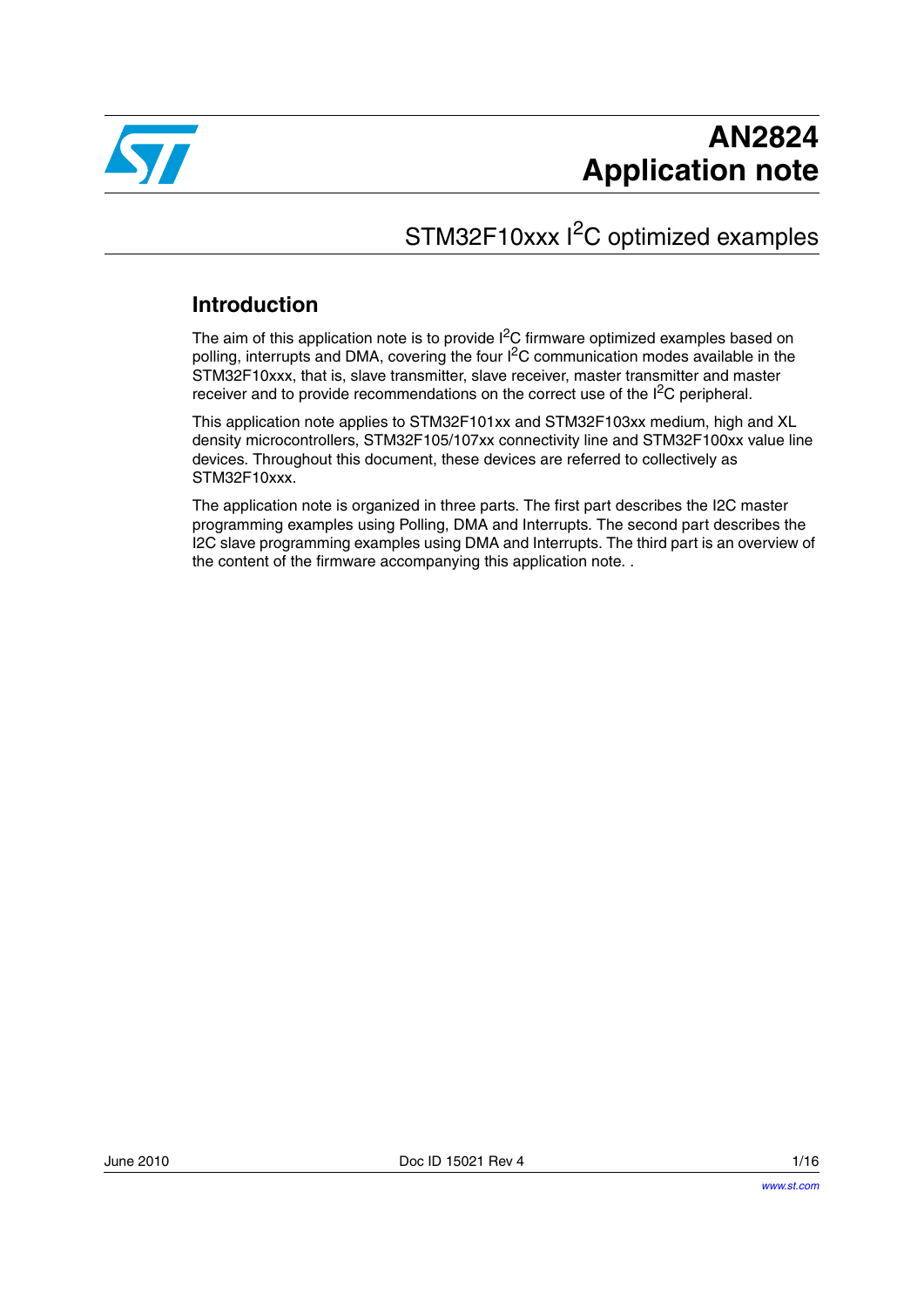# **Contents**

| 1            | I2C master programming examples (DMA, interrupts, polling)  5 |       |  |  |
|--------------|---------------------------------------------------------------|-------|--|--|
|              | 1.1                                                           |       |  |  |
|              | 1.2                                                           |       |  |  |
|              |                                                               | 1.2.1 |  |  |
|              |                                                               | 1.2.2 |  |  |
|              |                                                               | 1.2.3 |  |  |
| $\mathbf{2}$ | I2C slave programming examples (DMA, interrupt)  12           |       |  |  |
|              | 2.1                                                           |       |  |  |
|              | $2.2^{\circ}$                                                 |       |  |  |
|              |                                                               | 2.2.1 |  |  |
|              |                                                               | 2.2.2 |  |  |
| 3            |                                                               |       |  |  |
| 4            |                                                               |       |  |  |

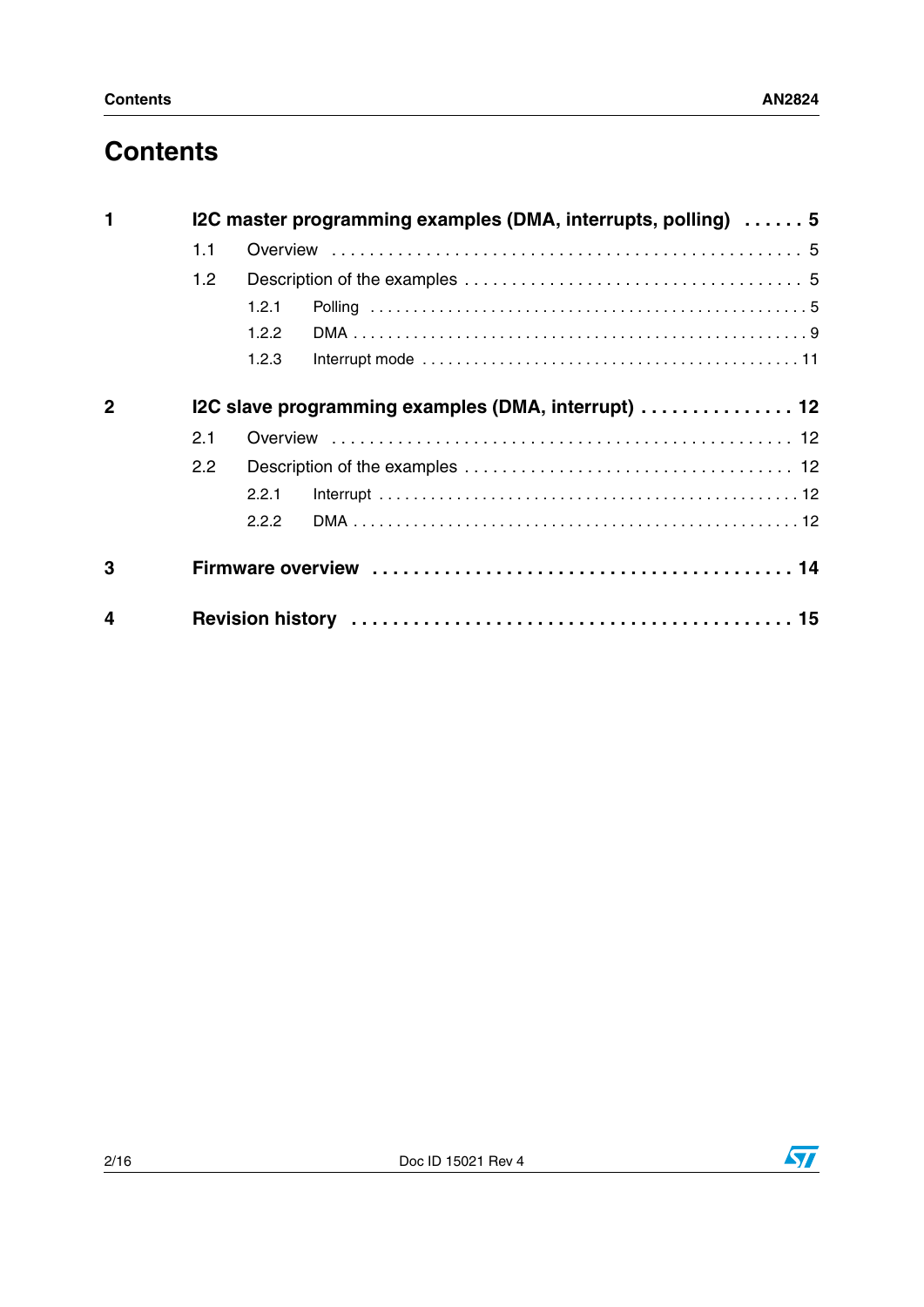# **List of tables**

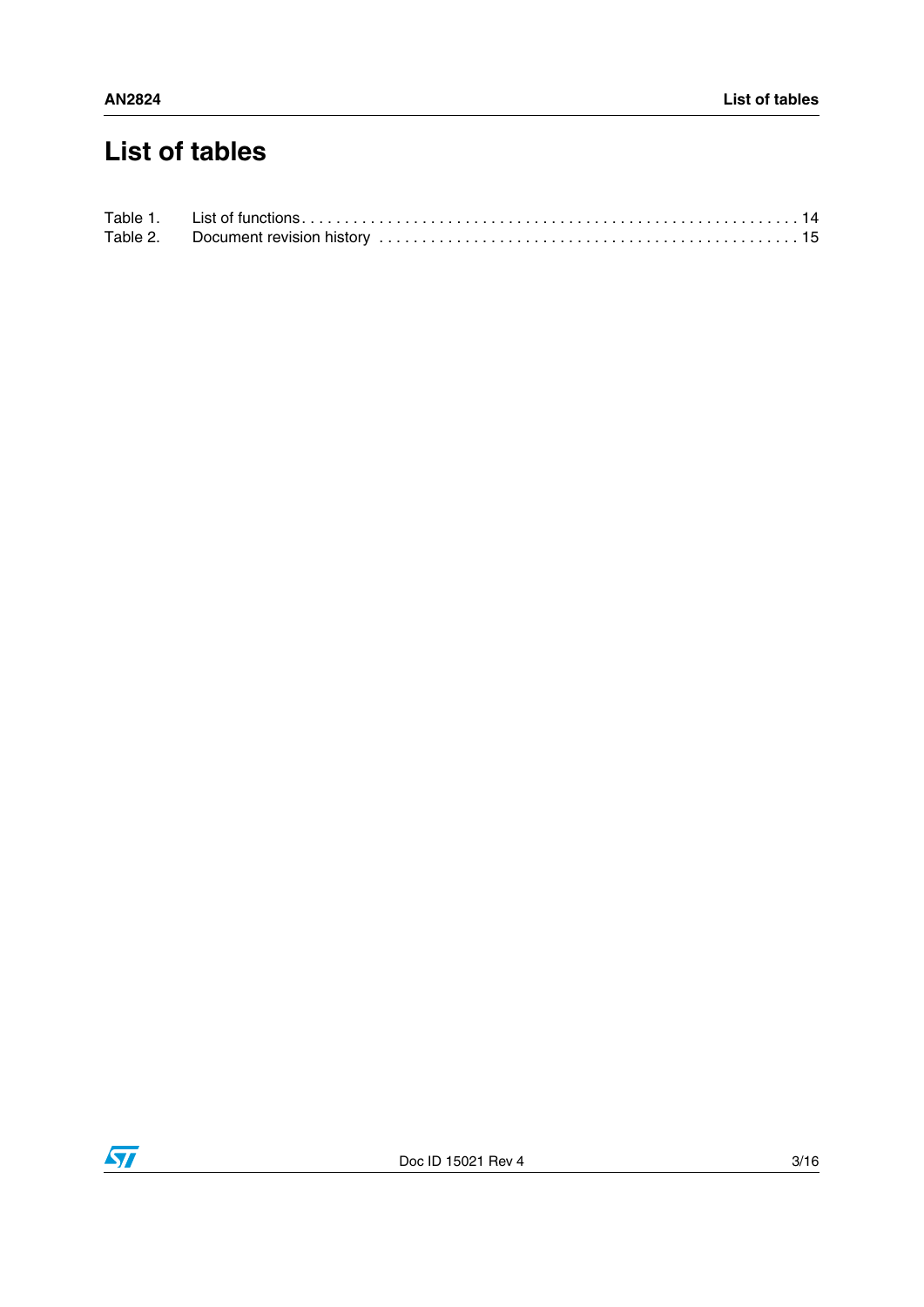# **List of figures**

| Figure 2. | Flowchart of master receiving 1 or 2 bytes using polling  8 |  |
|-----------|-------------------------------------------------------------|--|
|           |                                                             |  |
|           |                                                             |  |
|           |                                                             |  |



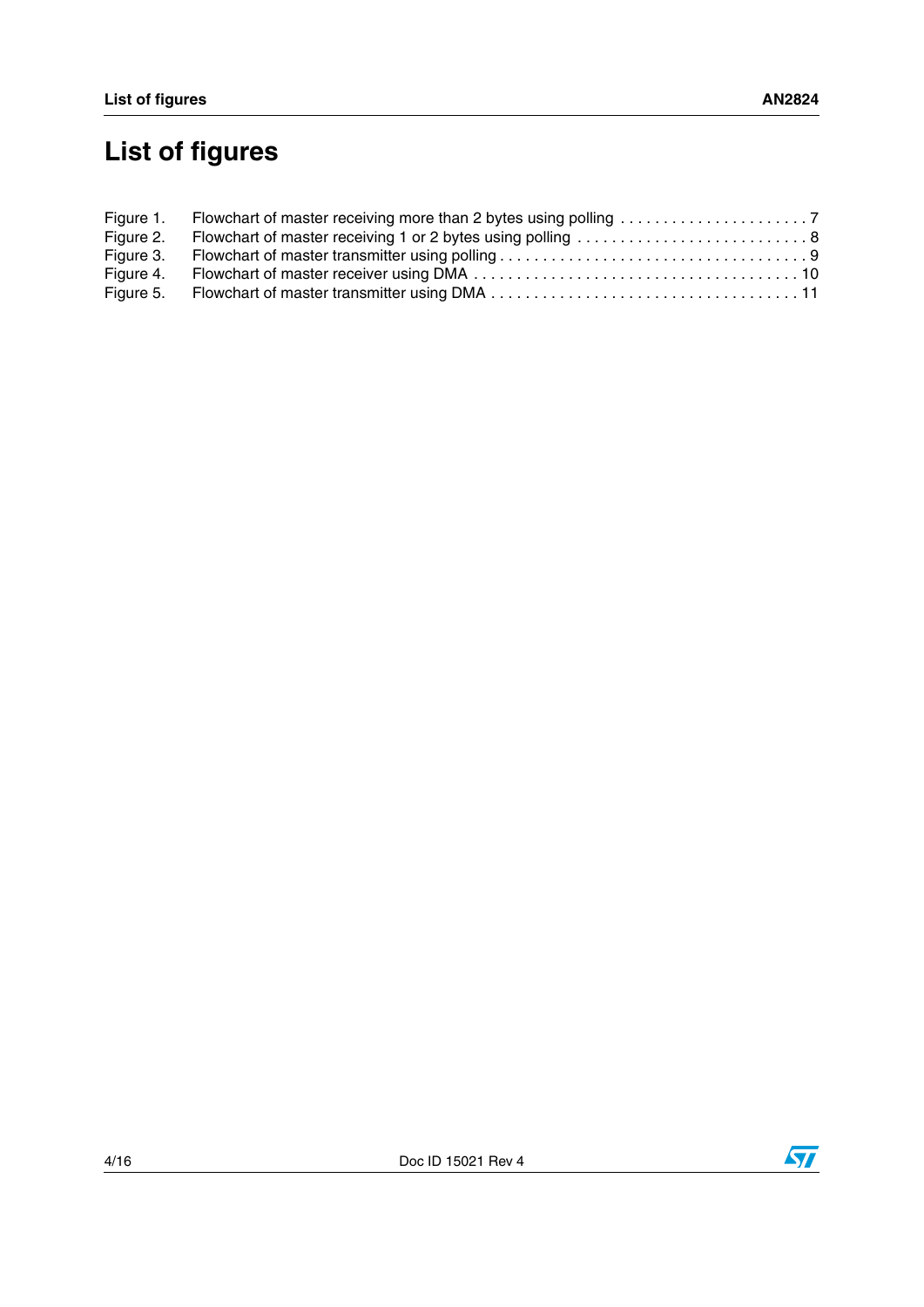## <span id="page-4-0"></span>**1 I2C master programming examples (DMA, interrupts, polling)**

### <span id="page-4-1"></span>**1.1 Overview**

The purpose of this section is to describe the firmware examples of I2C master transmitting and receiving data using polling, DMA and interrupts, provided with this application note.

Flowcharts of Master Transmitter/Receiver in all modes (DMA, Polling, Interrupts) are also provided.

You can modify these examples to adapt them to your application requirements.

### <span id="page-4-2"></span>**1.2 Description of the examples**

#### <span id="page-4-3"></span>**1.2.1 Polling**

#### **Master receiver**

The master sends the START condition on the bus by setting START bit. The interface waits for the SB flag to be set and then cleared by writing the slave address in the DR register. The interface waits for the ADDR flag to be set then cleared by reading the SR1 and SR2 status register. After that, the master waits for the RXNE flag to be set in order to read data from the data register (EV7).

The EV7 software sequence must complete before the end of the current byte transfer. In case EV7 software sequence can not be managed before the current byte end of transfer, it is recommended to use BTF instead.

In order to close the communication, the software must guarantee the ACK bit is cleared in time in order to receive the last byte with a NACK. For this purpose, method 2 described in the device reference manuals is used: with this method, DataN\_2 is not read, so that after DataN 1, the communication is stretched (both RxNE and BTF are set). Then:

- Clear the ACK bit before reading DataN-2 in DR to ensure it is cleared before the DataN Acknowledge pulse.
- After this, just after reading DataN 2, set the STOP/ START bit and read DataN 1.
- After RxNE is set, read DataN.

This is illustrated below:

When 3 bytes remain to be read:

- $-$  RxNE = 1 = > Nothing (DataN-2 not read).
- DataN-1 received
- BTF = 1 because both shift and data registers are full: DataN-2 in DR and DataN-1 in the shift register => SCL tied low: no other data will be received on the bus.
- Clear ACK bit
- Read DataN-2 in DR => This starts DataN reception in the shift register.
- DataN received (with a NACK)
- Program START/STOP
- Read DataN-1

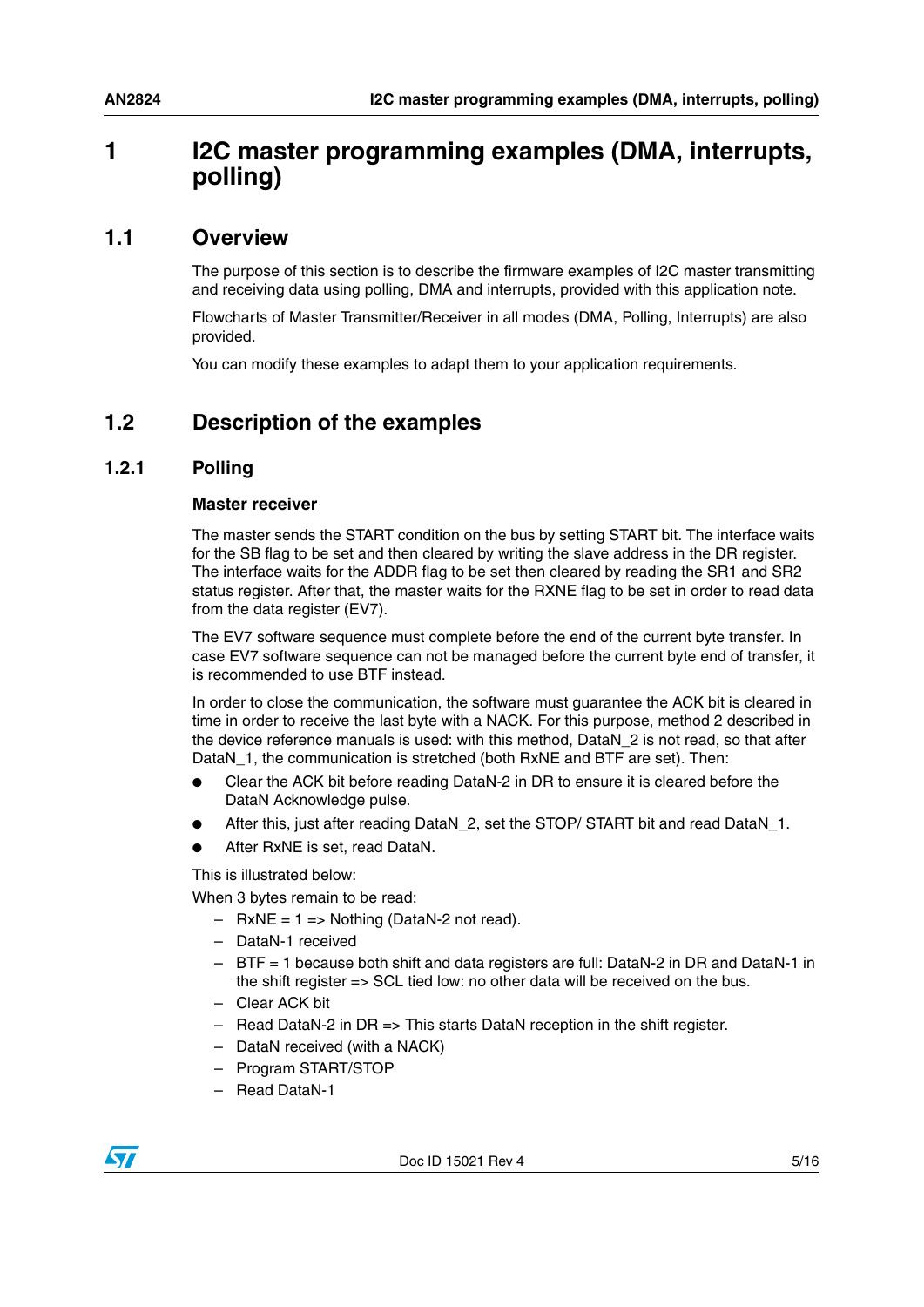- $-$  RxNE = 1
- Read DataN
- *Note: Due to the "Wrong data read into data register" limitation described in the device errata sheet, interrupts should be masked between STOP programming and DataN-1 reading. Please refer to the device errata sheet for more details.*

The procedure described above is valid for N>2. The cases where a single byte or two bytes are to be received should be handled differently, as described below:

Case of a single byte to be received:

- In the ADDR event, clear the ACK bit.
- Clear ADDR
- Program the STOP/START bit.
- Read the data after the RxNE flag is set.
- *Note: The EV6\_3 software sequence must complete before the current byte end of transfer. To ensure this, the interrupts should be masked between ADDR clearing and STOP/START programming.*

Case of two bytes to be received:

- Set POS and ACK
- Wait for the ADDR flag to be set
- Clear ADDR
- Clear ACK
- Wait for BTF to be set
- Program STOP
- Read DataN-1
- Read DataN
- *Note: 1 Due to the "Wrong data read into data register" limitation described in the device errata sheet, interrupts must be masked between STOP programming and DataN-1 reading. Please refer to the device errata sheet for more details.*
	- *2 The EV6\_1 software sequence must complete before the ACK pulse of the current byte transfer. To ensure this, interrupts must be disabled between ADDR clearing and ACK clearing.*



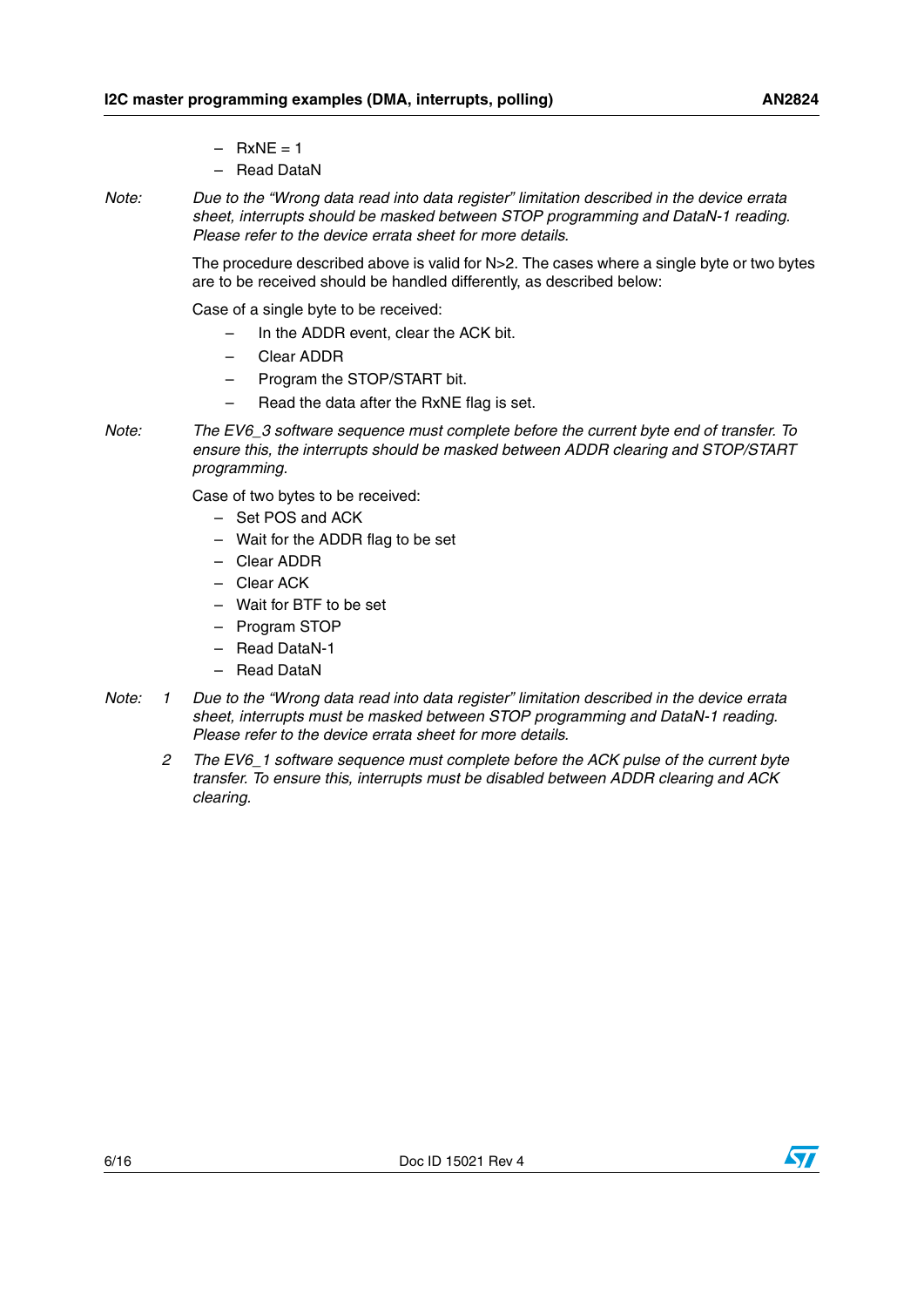

<span id="page-6-0"></span>**Figure 1. Flowchart of master receiving more than 2 bytes using polling** 

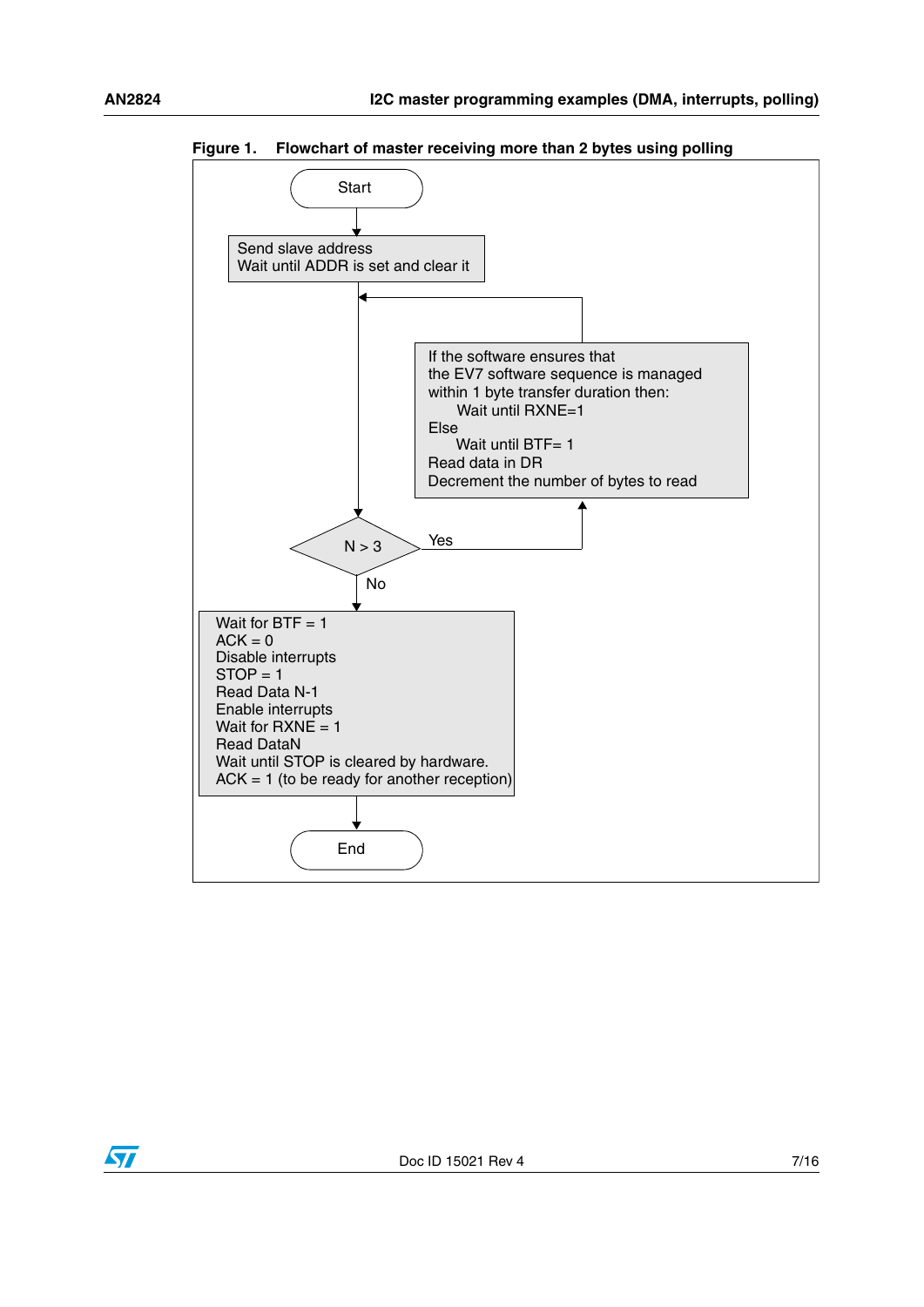

<span id="page-7-0"></span>**Figure 2. Flowchart of master receiving 1 or 2 bytes using polling** 

#### **Master transmitter**

The master sends the START condition on the bus by setting the START bit. The interface waits for the SB flag to be set and then cleared by writing the slave address in the DR register. The interface waits for the ADDR flag to be set then cleared by reading the SR1 and SR2 status register. After that, the master writes the first data byte in the data register (EV8\_1). It then continues by writing the next data bytes in the data register after every TXE (EV8).

The EV8 software sequence must complete before the end of the current byte transfer. In case EV8 software sequence cannot be managed before the current byte end of transfer, it is recommended to use BTF instead.

After the last byte is written to the DR register, the application software must wait until BTF is set (EV8\_2: Both DR and shift register are set) before setting the STOP bit to generate a STOP condition.

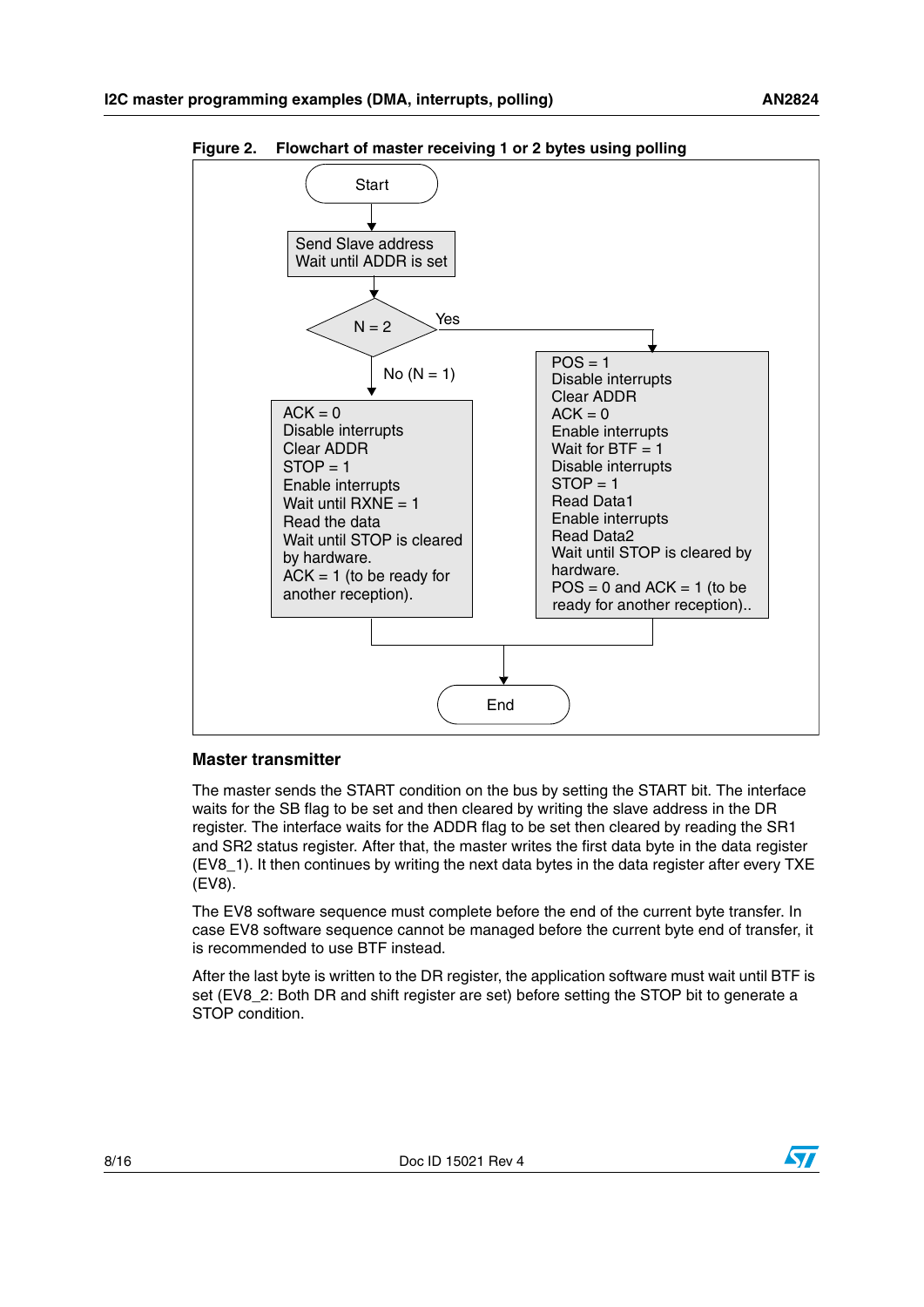

<span id="page-8-1"></span>**Figure 3. Flowchart of master transmitter using polling**

#### <span id="page-8-0"></span>**1.2.2 DMA**

#### **Master receiver**

DMA requests are generated only for data transfer. In reception, DMA requests are generated by the Data Register becoming full (RXNE = 1).

All remaining events (SB, ADDR etc...) must be managed by polling or interrupts. In the examples accompanying the application note, they are managed by polling.

The master sends the START condition on the bus by setting START bit. The interface waits for SB flag to be set and then cleared by writing the slave address in DR register. The interface waits for ADDR flag to be set then cleared by reading SR1 and SR2 status registers. At that point, DMA transfers begin.



Doc ID 15021 Rev 4 9/16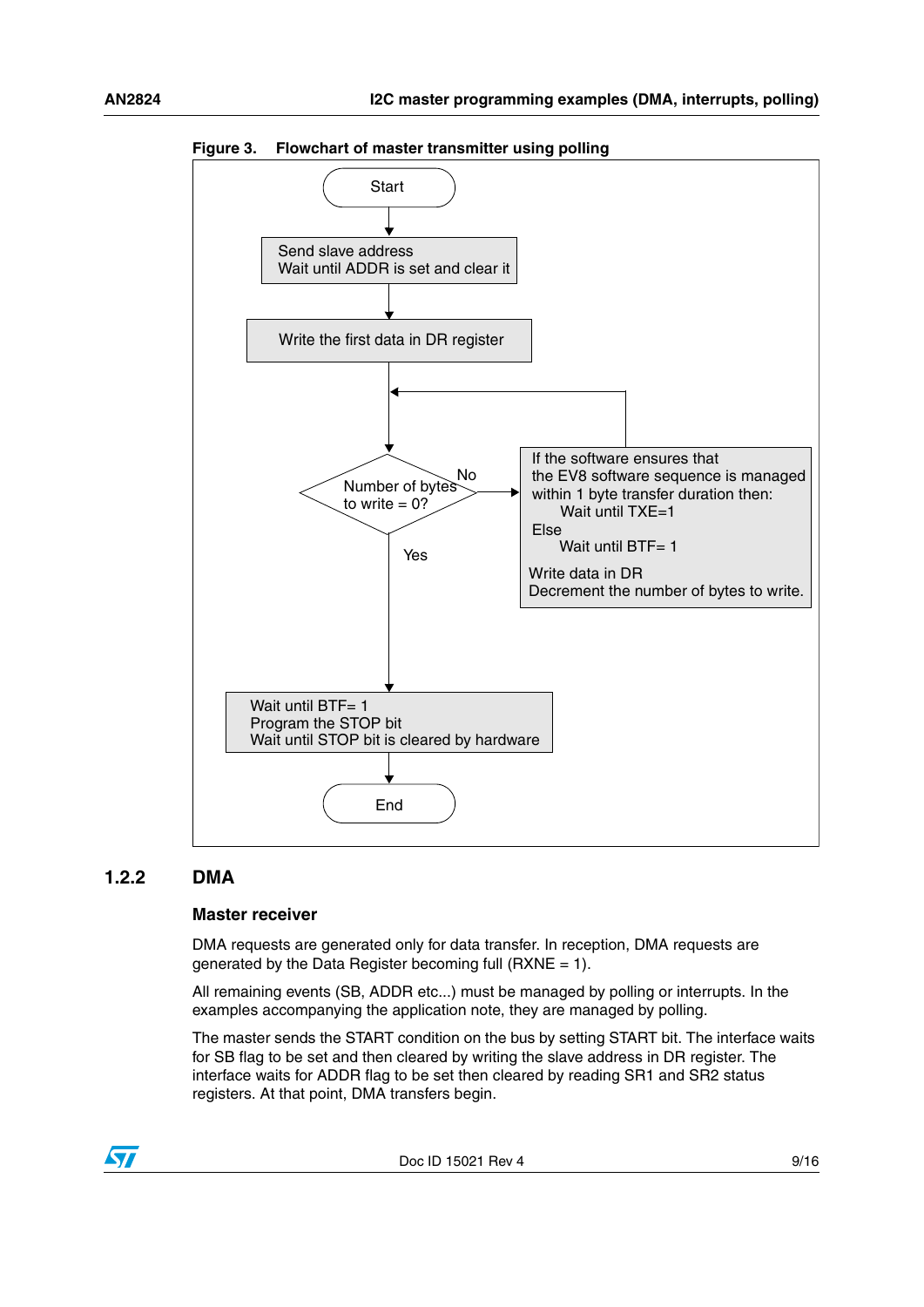After the DMA end of transfer, the STOP bit is set in order to generate a STOP condition.

*Note: When using DMA, master reception of a single byte is not supported.*



<span id="page-9-0"></span>**Figure 4. Flowchart of master receiver using DMA**

#### **Master transmitter**

DMA requests are generated only for data transfer. In transmission, DMA requests are generated by the Data Register becoming empty ( $TXE = 1$ ).

All remaining events (SB, ADDR, etc.) must be managed by polling or interrupts. In the examples accompanying this application note, they are managed by polling.

The master sends the START condition on the bus by setting START bit. The interface waits for the SB flag to be set and then cleared by writing the slave address in DR register. The interface waits for ADDR flag to be set then cleared by reading SR1 and SR2 status register. At that point, DMA transfers begin.

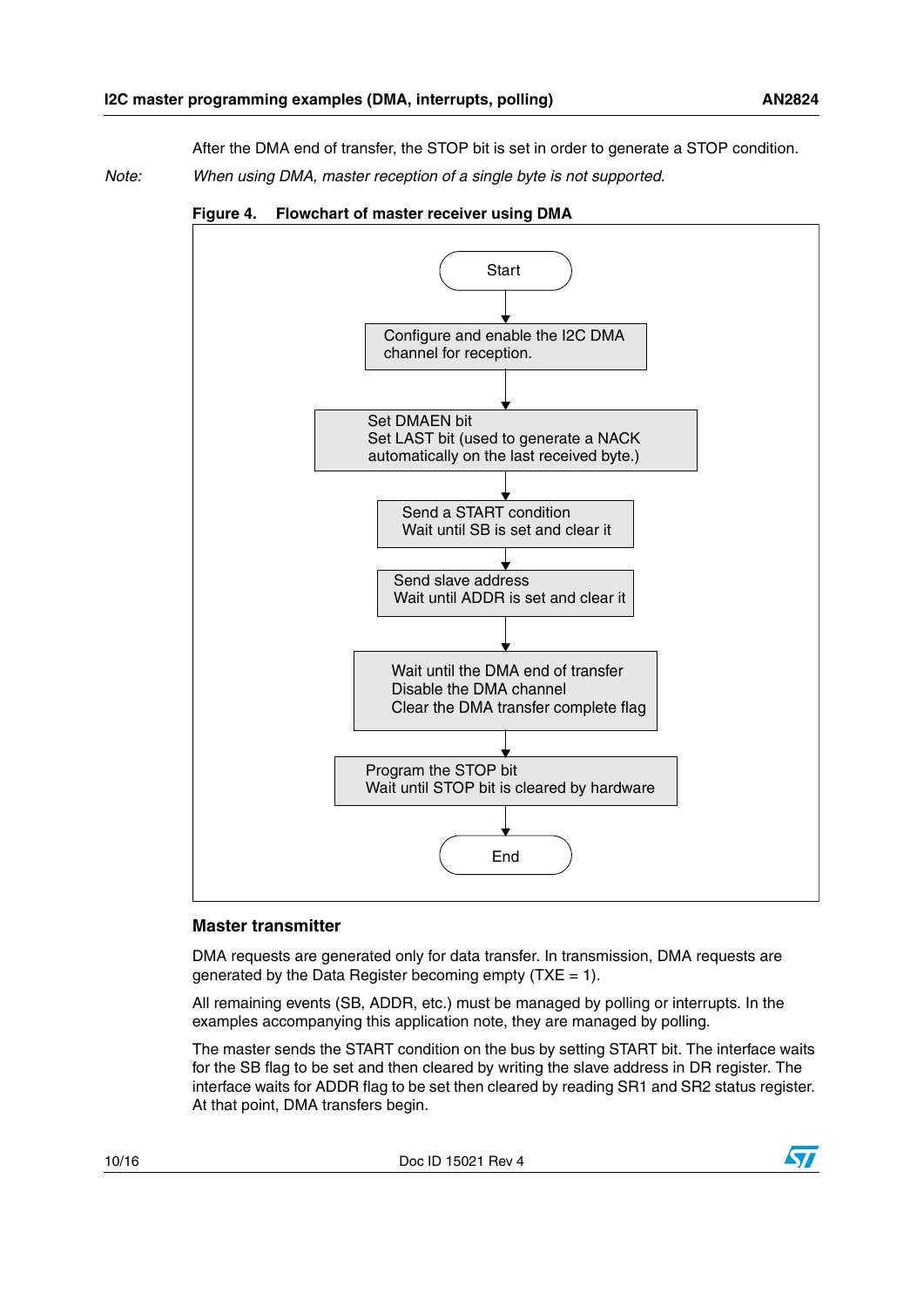After the DMA end of transfer, the application software must wait until BTF is set (EV8\_2: Both DR and shift register are set) before setting the STOP bit to generate a STOP condition.



<span id="page-10-1"></span>**Figure 5. Flowchart of master transmitter using DMA**

*Note: In I2C master mode using polling or DMA, I2C errors (BERR, OVR, AF, ARLO) interrupts are enabled and configured. When an error occurs the corresponding error flag is cleared by software.*

### <span id="page-10-0"></span>**1.2.3 Interrupt mode**

The basic principles of transmission and reception are the same in interrupt mode as in polling. The difference here is that the I2C EVT and BUF interrupts are enabled in addition to the I2C error flags. All I2C events are managed in the I2C event interrupt routine.

The I2C interrupts should have the highest priority in the application in order to make them uninterruptible.

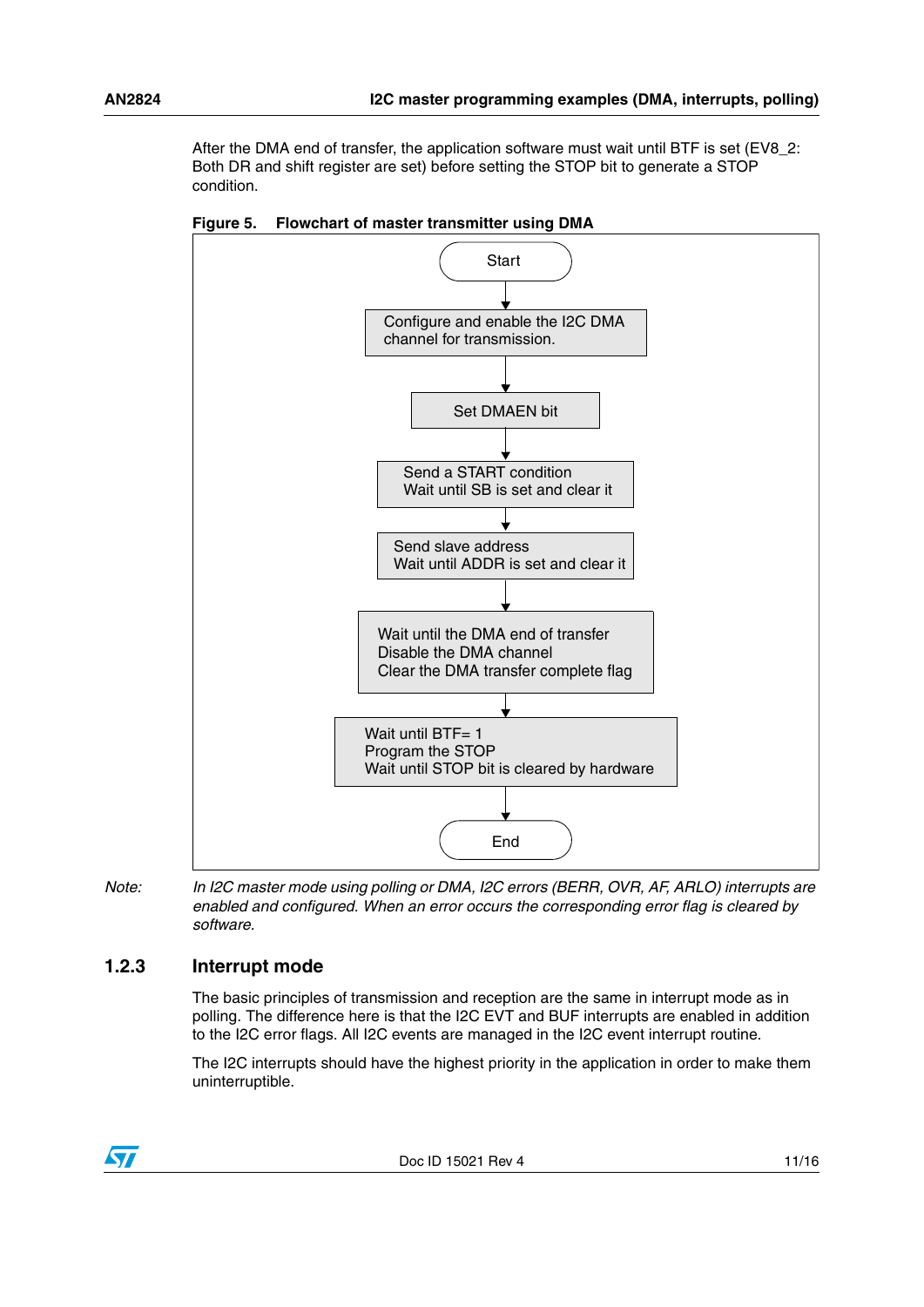## <span id="page-11-0"></span>**2 I2C slave programming examples (DMA, interrupt)**

### <span id="page-11-1"></span>**2.1 Overview**

The purpose of this section is to describe the firmware examples provided with this application note, showing an I2C slave transmitting and receiving data using DMA and interrupts.

Flowcharts of Slave Transmitter/Receiver using DMA and Interrupts, are also provided.

*Note: In slave mode, it is not recommended to use polling mode, especially for handling the ADDR event because the slave doesn't know in advance when it will be addressed by the Master. Consequently, the application, which normally does other tasks and not just I2C communication, may get stuck waiting for the ADDR flag to be set. The same is true for the other events, for example the slave could also get stuck waiting for the RXNE or TXE flag to be set.*

> *That is why it is recommended to always manage the ADDR and STOPF events using interrupts and to manage data transfers using interrupts or DMA.*

### <span id="page-11-2"></span>**2.2 Description of the examples**

### <span id="page-11-3"></span>**2.2.1 Interrupt**

All I2C slave transmitter/receiver events are managed by the I2C event interrupt routine.

I2C interrupts should have the highest priority in the application in order to make them uninterruptible.

#### **Slave receiver**

Following the address reception and after clearing ADDR, the slave receives bytes from Master device every RXNE event interrupt. When the master generates a STOP condition on the bus, the slave detects this STOP condition when the STOPF flag is set in the SR2 status register.

#### ● **Slave Transmitter**

Following the address reception and after clearing ADDR, the slave transmits bytes to the Master device after every TXE event interrupt. The slave detects the end of transmission when it receives a Non Acknowledge pulse telling it that it must stop transmission (AF flag is set in the I2C error interrupt routine).

For transmission/reception using interrupts, the transmit and receiver counter are initialized every ADDR event.

#### <span id="page-11-4"></span>**2.2.2 DMA**

#### ● **Slave receiver**

DMA requests are generated only for data transfers. In reception, DMA requests are generated by the Data Register becoming full (RXNE = 1).

Remaining events (ADDR and STOPF) are managed by interrupts.

● **Slave Transmitter**

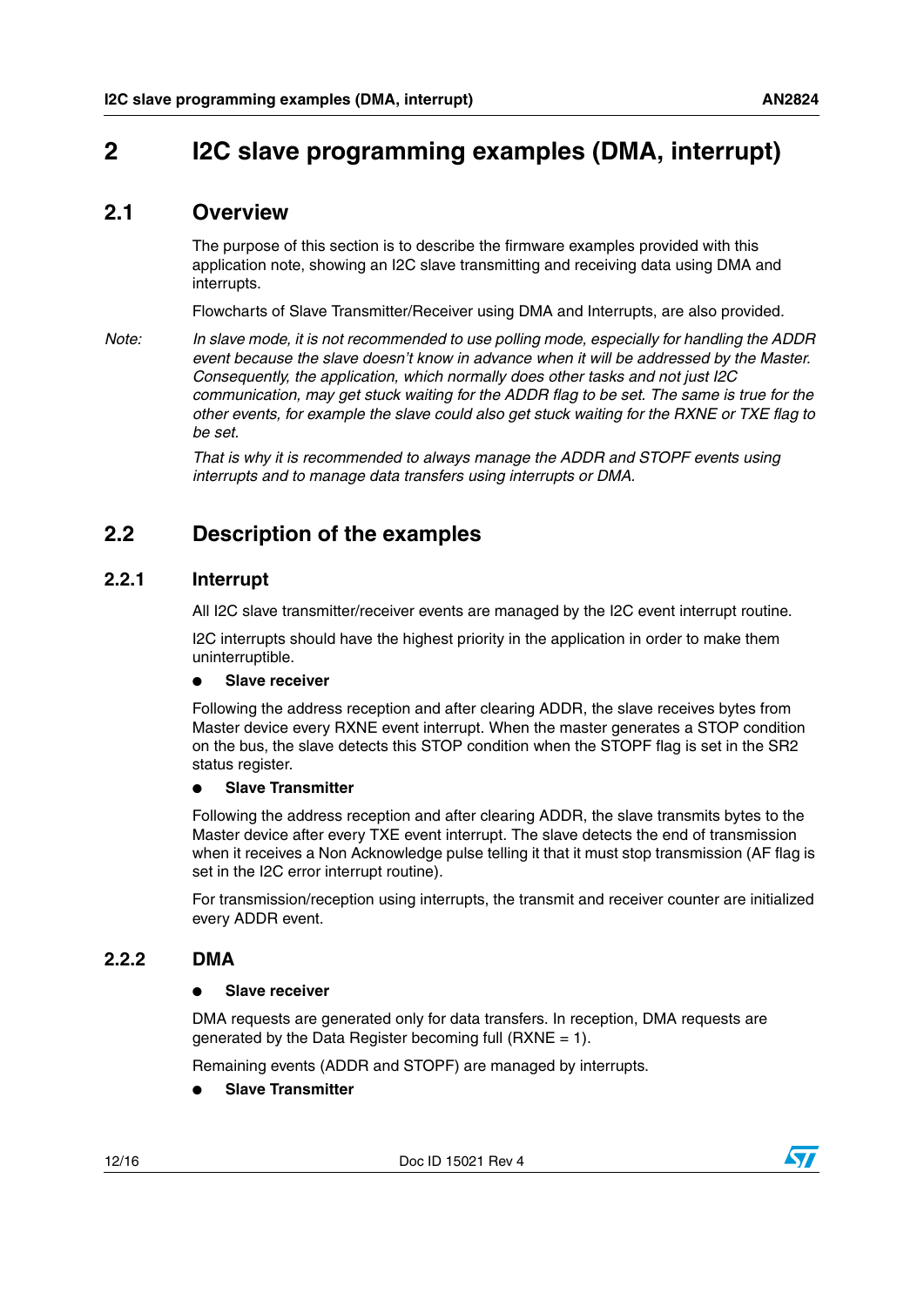DMA requests are generated only for data transfers. In transmission, DMA requests are generated by the Data Register becoming empty ( $TXE = 1$ ).

All remaining events (ADDR and AF) are managed by interrupts.

Provided that the slave doesn't know in advance how many data bytes are to be received/transmitted to/from the master device, the DMA channel transmit/receive end of transfer cannot be detected. So, it's not possible to know when to update the DMA channel counter and memory base address to prepare the next transmission or reception. In order to update the DMA channel counter, the DMA channel must be disabled and of course the DMA channel must not be disabled while the master device is transmitting/receiving data.

The only period during which the slave has control of the line (master can not transmit neither receive) is the period between ADDR event (ADDR flag is set) and clearing the ADDR flag. For this purpose, in the provided slave examples using DMA, the DMA count and memory base address are initialized after ADDR flag is set and before ADDR flag is cleared.

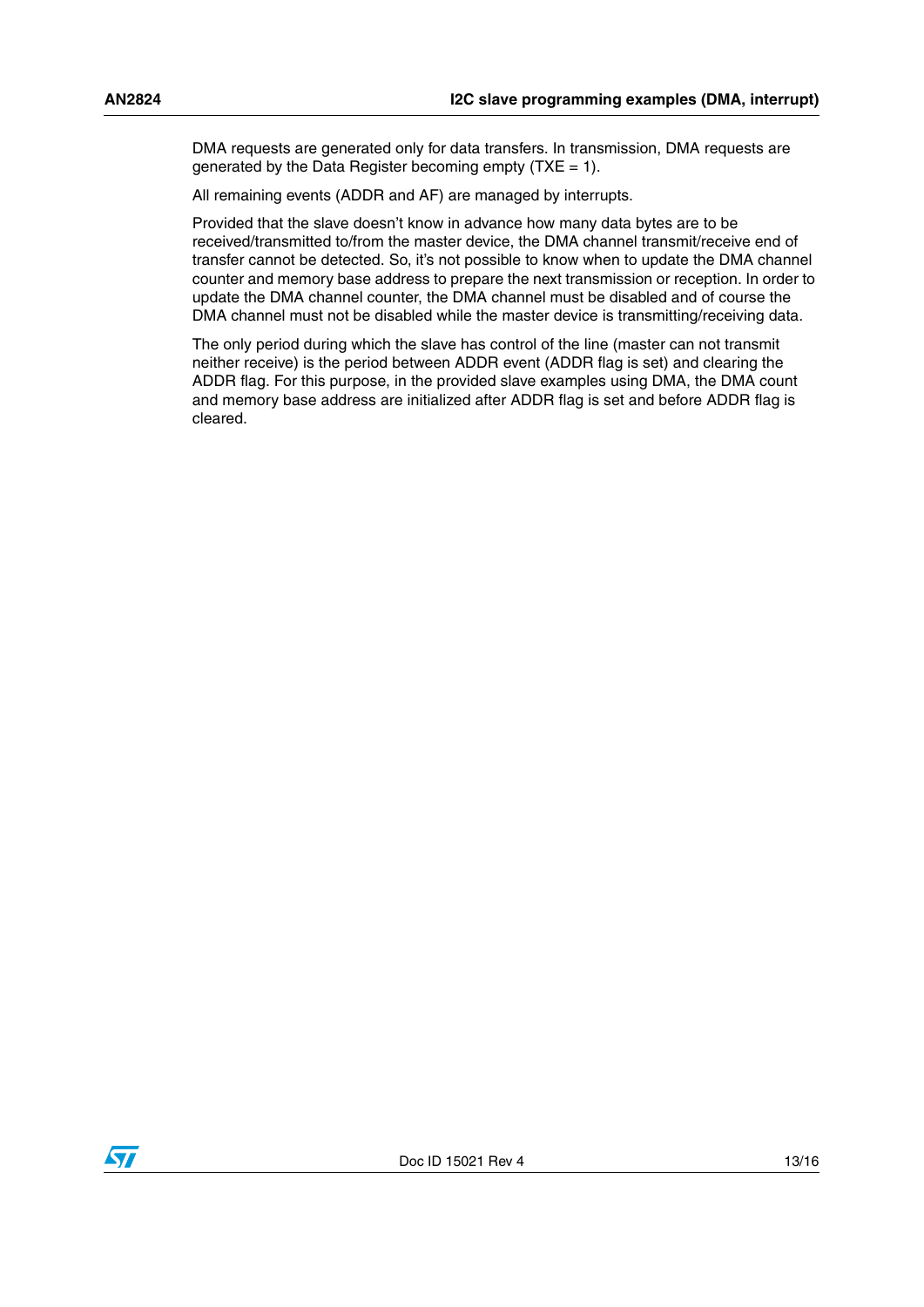### <span id="page-13-0"></span>**3 Firmware overview**

The Optimized I2C Examples folder is structured as follows:

- src subfolder: contains the source files.
	- I2CRoutines.c: containing the I2Cx (I2C1 or I2C2) master and slave initialization, write and read routines (using DMA, interrupts or polling) and DMA1 channels configured for I2Cx (I2C1 or I2C2) transmission/reception. See *[Table 1: List of](#page-13-1)  [functions](#page-13-1)*. In the I2C write and read routines, the register are accessed directly. The I2C standard library is used only for the I2C peripheral initialization.
	- main.c: where the I2Cx interrupts in the NVIC are configured and the routines in the I2CRoutines.c are called.
	- stm32f10x\_it.c: where the I2Cx (I2C1 and I2C2) event and error interrupts are handled.
- inc subfolder: contains the header files.
	- stm32f10x\_it.h: headers of the interrupt handlers
	- stm32f10x\_conf.h: configuration file
	- I2CRoutines.h: header file for I2CRoutines.c. It also contains the I2C bit/flag definitions and other definitions that are needed.
- EWARMv5, MDK-ARM and RIDE subfolders: contain tool-dependent preconfigured projects and workspaces.

#### <span id="page-13-1"></span>Table 1. **List of functions**

| Software routine                               | <b>Purpose</b>                                                          |
|------------------------------------------------|-------------------------------------------------------------------------|
| I2C_Master_BufferRead                          | Reads a buffer of bytes from the slave                                  |
| I2C_Master_BufferWrite                         | Sends a buffer of bytes to the slave                                    |
| I2C_Slave_BufferReadWrite (see<br>notes below) | Enables DMA and event interrupts for data transmission and<br>reception |
| <b>I2C LowLevel Init</b>                       | Initializes the I2C, GPIOs and DMA channels                             |
| I2C_DMAConfig                                  | Updates the buffer size and the buffer base address                     |

- *Note: 1 In an application where the STM32 is slave transmitter/receiver, the I2C \_Slave\_BufferReadWrite( ) routine has to be called only once in order to enable the DMA requests or I2C interrupts.* 
	- *2 If the slave transmits or receives using DMA, uncomment the "#define SLAVE\_DMA\_USE" line in the stm32f10x\_it.c source file.*

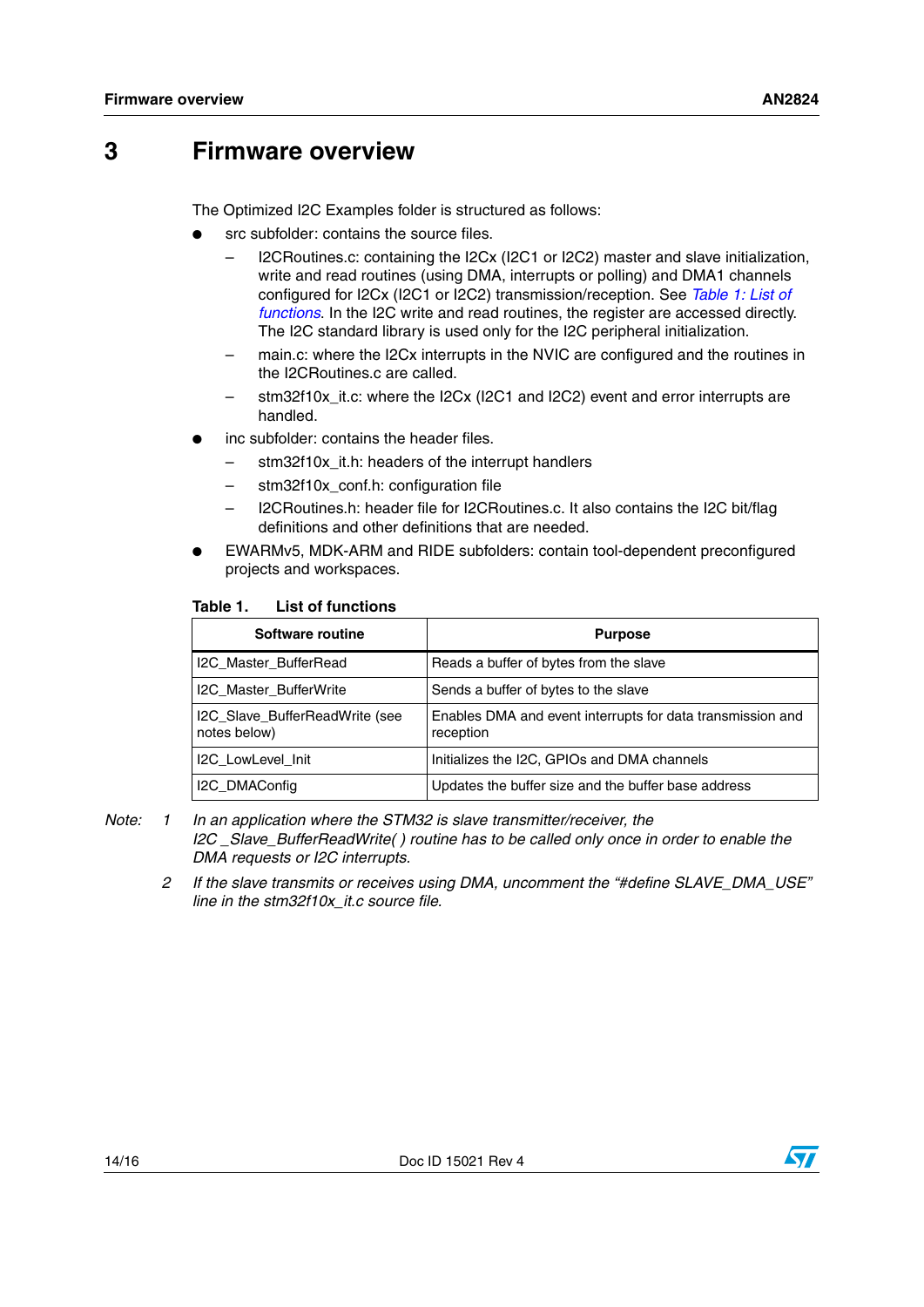# <span id="page-14-0"></span>**4 Revision history**

<span id="page-14-1"></span>

| Table 2. | <b>Document revision history</b> |  |  |
|----------|----------------------------------|--|--|
|----------|----------------------------------|--|--|

| Date         | <b>Revision</b> | <b>Changes</b>                                                                                                                                                                                                                   |
|--------------|-----------------|----------------------------------------------------------------------------------------------------------------------------------------------------------------------------------------------------------------------------------|
| 18-Sep-2008  |                 | Initial release.                                                                                                                                                                                                                 |
| 04-Mar-2009  | 2               | Added Section 1.3 recommendations for $I^2C$ use.<br>Content added to Section 2: ${}^{\circ}$ C firmware configuration for different<br>communication modes (polling, DMA and interrupts).<br>Added Section 3 example using DMA. |
| 03-Nov-2009  | 3               | This application note applies to the whole STM32F10xxx family.<br>Subfolder descriptions modified in Section 2.3: $\degree$ C firmware<br>description and Section 3.4: Firmware details.                                         |
| 22-June-2010 | 4               | Application note document and firmware completely rewritten.                                                                                                                                                                     |